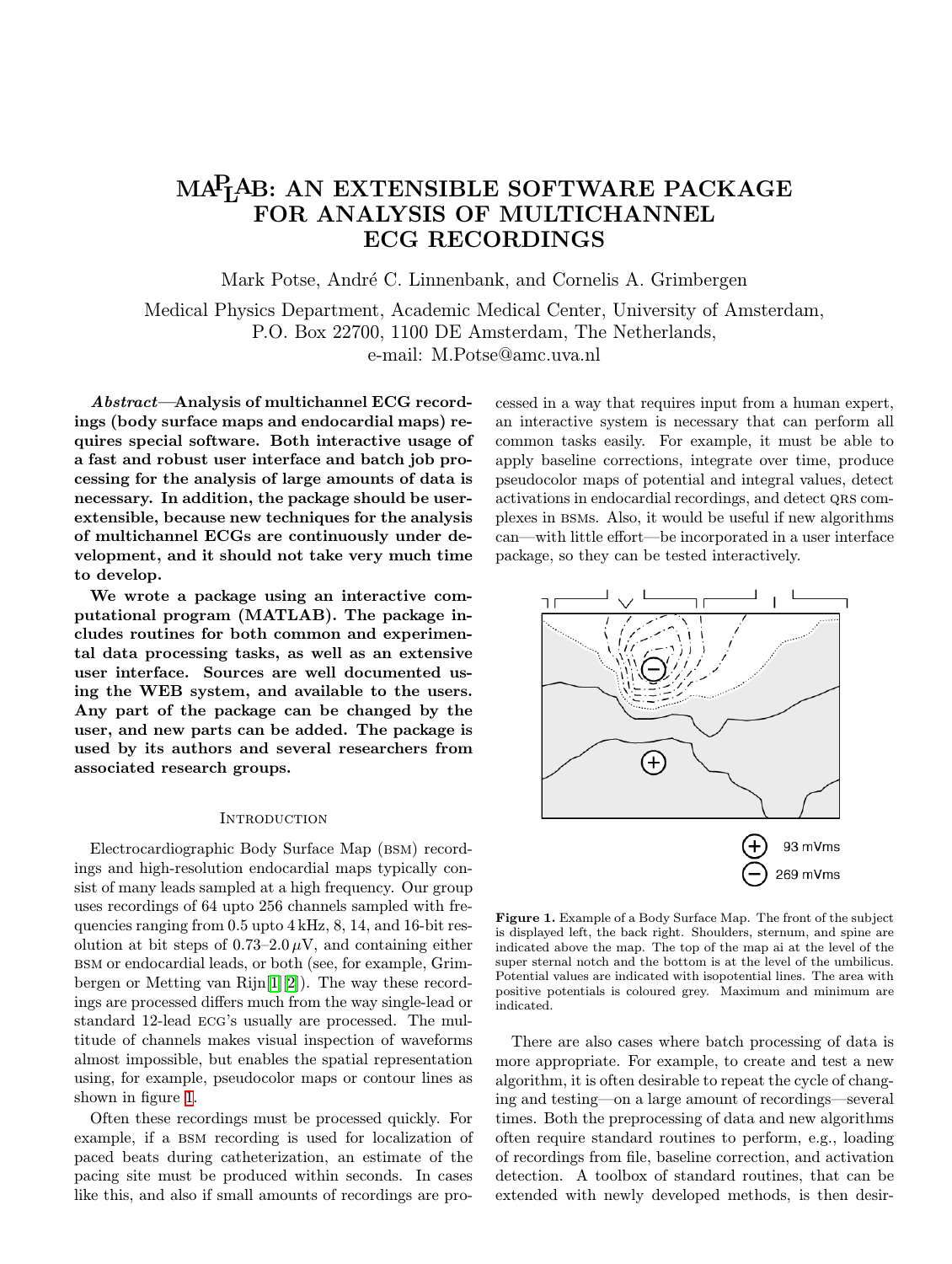able. The presence of a library of simpler functions, to do even more common things like searching, sorting, differentiation, principal components analysis, etc. can make experimenting even easier.

Data processing routines often present their results in a graphical way, such as a pseudocolor map, a scalar tracing, histogram, or contour chart. Programs can be much easier developed if standard routines for these tasks are available.

# **METHODS**

We chose to create our software as a MATLAB toolbox: Matlab (The Mathworks inc., Natick MA, USA) is a command interpreter (strictly speaking: a 'just-intime compiler') that can apply mathematical operations to matrices, has commands for low level graphics and the creation of user interfaces built-in, and includes large libraries of computational and high-level graphical routines. It can interpret script files and dynamically link functions written in C or Fortran if a special interface library is used.

The use of an interactive programming environment makes it possible to view internal data structures at any time. In this respect, it is like running the software under an extremely versatile debugging program. Whenever the developer wishes, data can be displayed either numerically or graphically, values can be changed, and test programs can be run that verify the consistency of data structures. If an error occurs, parts of the software can be changed and operations can be repeated to check if the error disappears.

Matlab's graphical capabilities and functions for building user interfaces made it easy for us to create a graphical user interface and graphical data displays. Our programs make extensive use of pseudocolor maps, contours, and line drawings for display of potential maps, isochrone maps, and ecg waveforms.

A drawback of an interactive programming environment is the time the program interpreter takes to operate. However, Matlab needs to compile a program only once in a session to run it several times, and modern computers are capable to run the precompiled code fast enough for a user interface or small computations. Bottleneck operations, such as baseline correction of a multilead ecg were programmed in C, compiled, and placed in files that Matlab can link dynamically, and then behave like any ordinary Matlab script or built-in function, except that they are much faster than a script.

If a program contains interesting algorithms, or for any other reason needs to be understood by many people, program documentation is important. We chose the "literate programming" technique[\[3](#page-3-0)][[4\]](#page-3-0) for this purpose. A 'literate' program is written in the style of a small book. It consists of small chunks of code, that come with a description of what the code does. The code is written in the programming language of choice; the documentation is written in LATEX (in our case), which means that it can come with mathematical formulae, graphics, references, indexes, etc. Filter programs extract the program part for the sake of the compiler and translate the program into something that LAT<sub>EX</sub> (the text processing program) can typeset. Our C-language functions were documented with CWEB<sup>[\[5](#page-3-0)]</sup>; For the MATLAB programs we created a literate programming system, called MWEB, ourselves.

The documentation could be printed (but it takes hundreds of pages) and was also made available on-line, by putting it on our www page as a set of fully crossreferenced PDF documents.

The MATLAB system runs on several platforms (we use unix (Linux) and Windows '95) and behaves exactly the same on all platforms, except for the look-and-feel. This makes our package platform-independent, save that the C-language routines must be compiled for each platform independently.

To accomodate both interactive use and batch processing we created in fact two packages: a low level toolbox and a separate user interface that builds on the toolbox. The toolbox can also be used independently for batch jobs, and for user-created additions.

# **RESULTS**

The package creates several windows on the screen; each window displays (a part of) the data in a different way, and contains user interface controls to perform tasks that are connected with the kind of display. Some of the windows are:

- *The Recording window* shows all ecg waveforms, positioned like the underlying electrode configuration.
- *The Channel window* shows an ecg plus optionally one or more other channels or derived signals that can be used as a reference. This window supports selection of time instants (such as begin and end of a qrs complex), baseline correction, filtering, etc. This window is illustrated in the bottom part of figure [2](#page-2-0).
- *The Map windows* display potential maps and integral maps, used in the analysis of multichannel surface ecgs. A Map window is illustrated in the top right of figure [2.](#page-2-0) Time instants for maps are selected in the ecg window.
- *The Activation Map window* displays endocardial activation maps and isochrone charts. This window is illustrated in figure [3](#page-3-0).

To each window correspond one or more programs that create and maintain their window. We tried to make the windows and their programs as independent as possible, but some interrelations were inevitable. Most relations, however, are hierarchical; for example, a button in one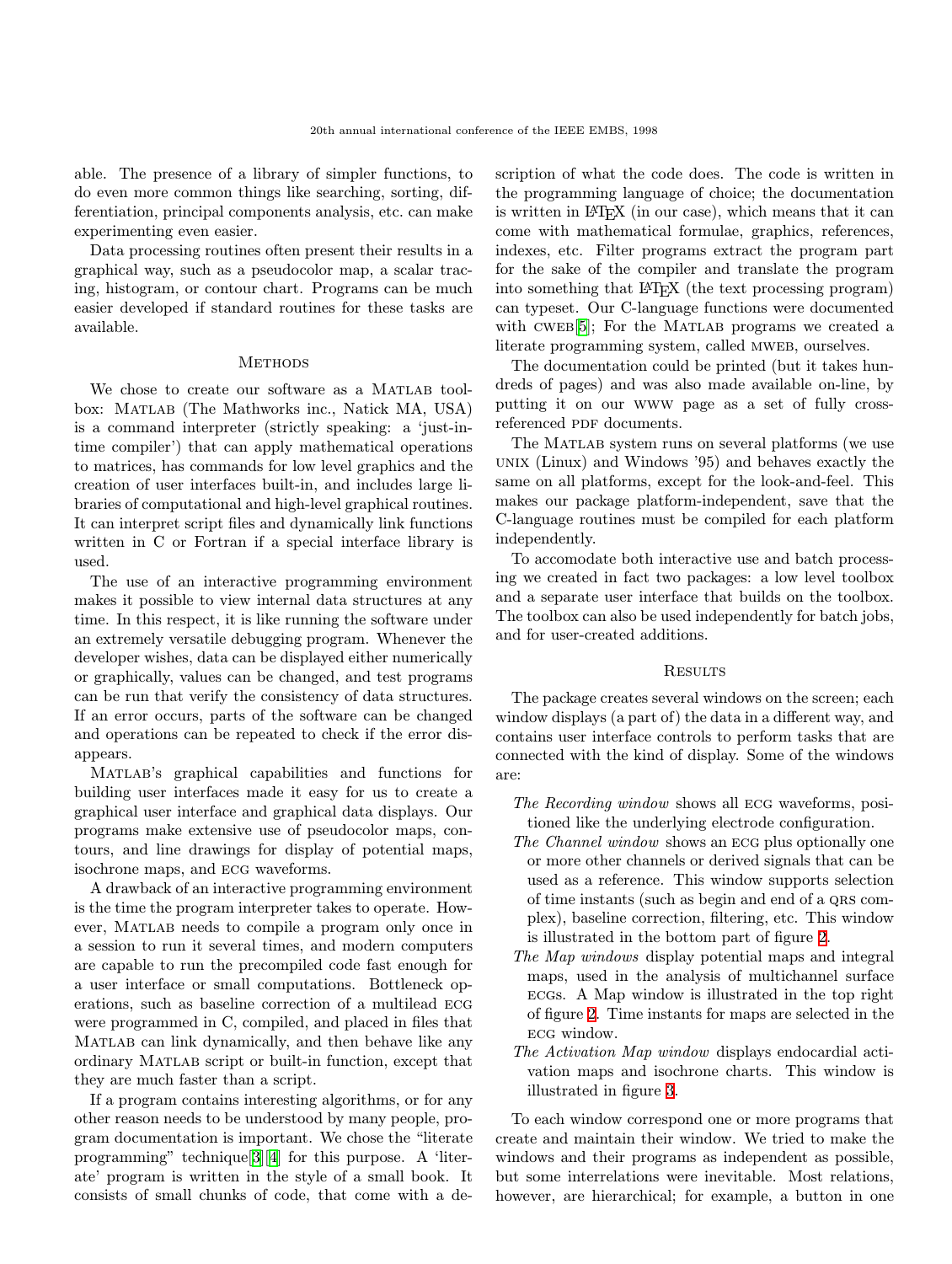<span id="page-2-0"></span>

20th annual international conference of the IEEE EMBS, 1998

Figure 2. Channel window (bottom), Map window (top right), and localization window (top left). The Channel window displays two signals showing a polymorphic ventricular tachycardia sequence: precordial lead V3 (lower trace) and the mean absolute value of all channels (upper trace, labelled "MA"). The vertical bars in the ECG are called "markers." The markers can be dragged with the mouse, and serve to indicate time instants to be used for baseline correction (left two markers), and begin and end of, for example, a QRS complex (right two markers). The Map window shows the QRS integral map thus indicated. The localization window shows a polar view of the left ventricle where three subsequent complexes of a polymorphic VT are localized.

window makes a call to a function that creates another window.

Some of the capabilities of the package are:

- loading of body surface, endocardial, and combined recordings, with configurable electrode grids, and any scale, resolution, and sampling interval
- (piecewise linear) baseline correction of ECG waveforms
- display of single-channel and multichannel ECGs (any subset of leads can be shown simultaneously)
- detection of QRS complexes as described by Kemmelings et al.[[6\]](#page-3-0)
- generation of potential maps and integral maps using pseudocolor plots and isopotential lines
- automatic creation of sequences of maps for the creation of movies
- comparing QRS integral maps to database maps for localization of ectopic beats[[7\]](#page-3-0)
- continuous localization of ectopic beats using the surface ecg and presentation in a polar projection of the ventricle, as described by Potse et al.[[8\]](#page-3-0) (see figure 2 top left)
- computation of 'nondipolar content' [\[9](#page-3-0)][[10\]](#page-3-0)
- detection of endocardial activations
- display of isochrone charts and pseudocolor activation maps
- display of colour data on three-dimensional surfaces[[11\]](#page-3-0)